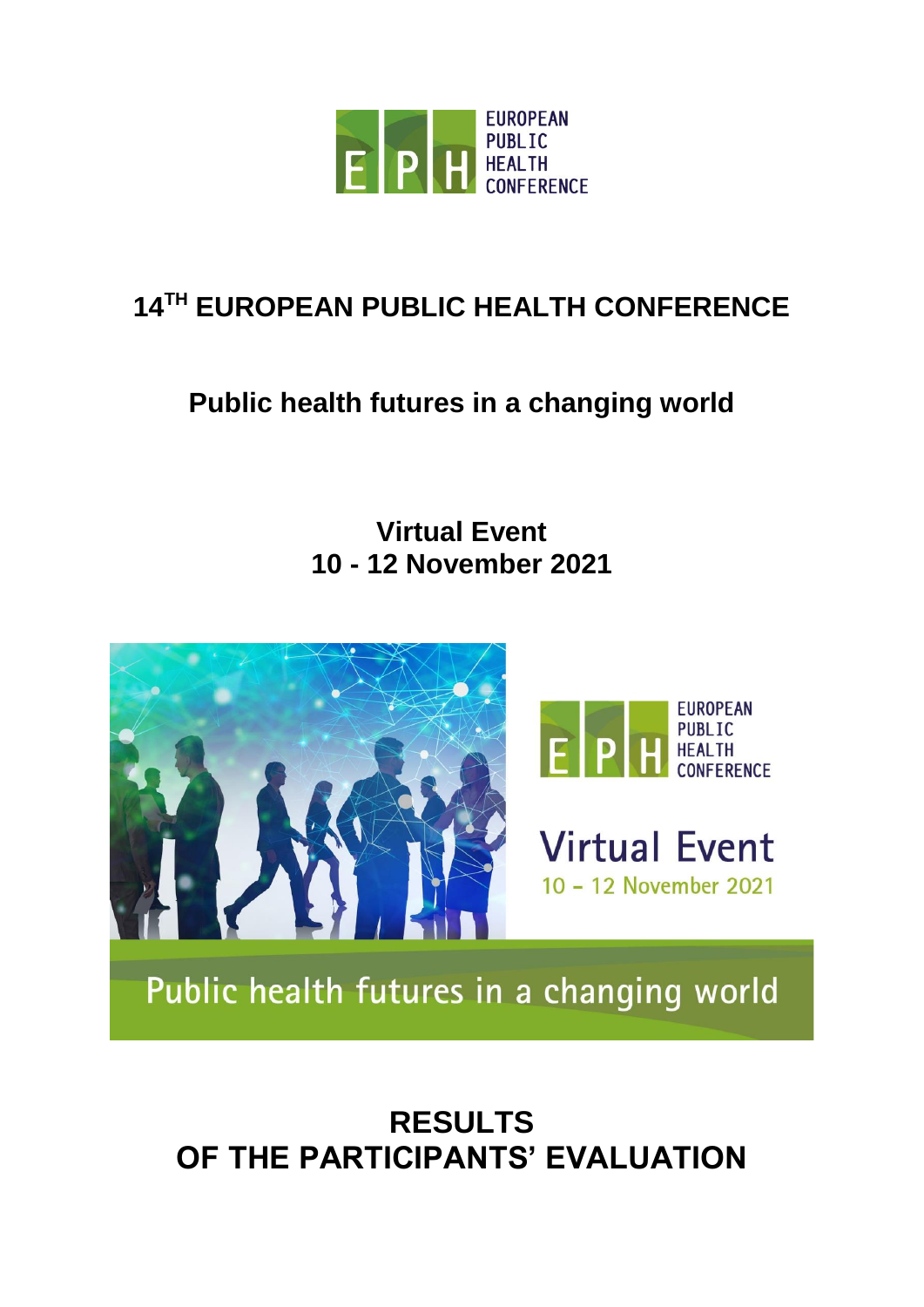This publication arises from the conference 'EPH 2021 Conference'. Copyright: EPH Conference, February 2022

Authors: Dineke Zeegers Paget, Floris Barnhoorn, Robert Klarecki, EPH Conference Office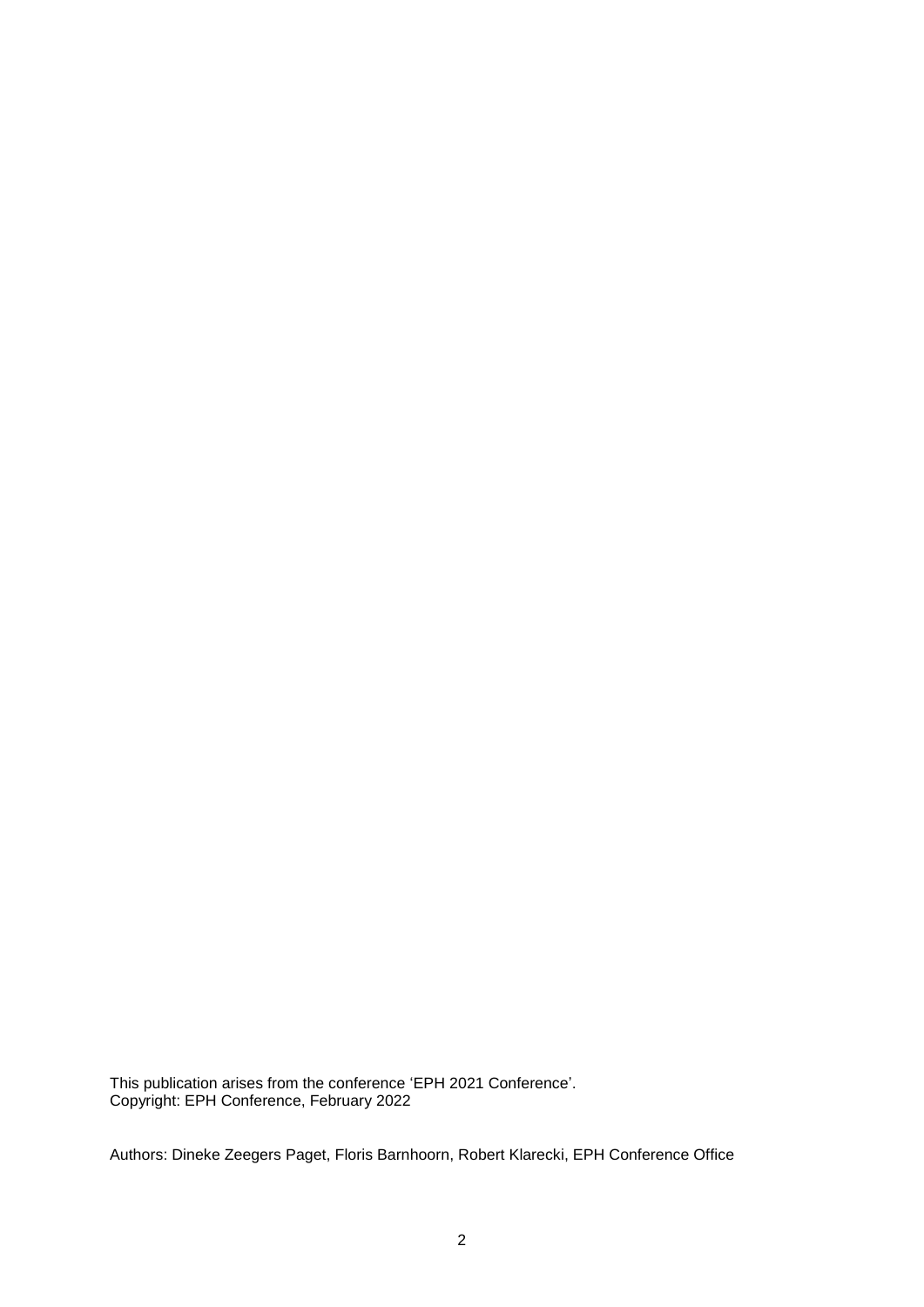#### **Contents**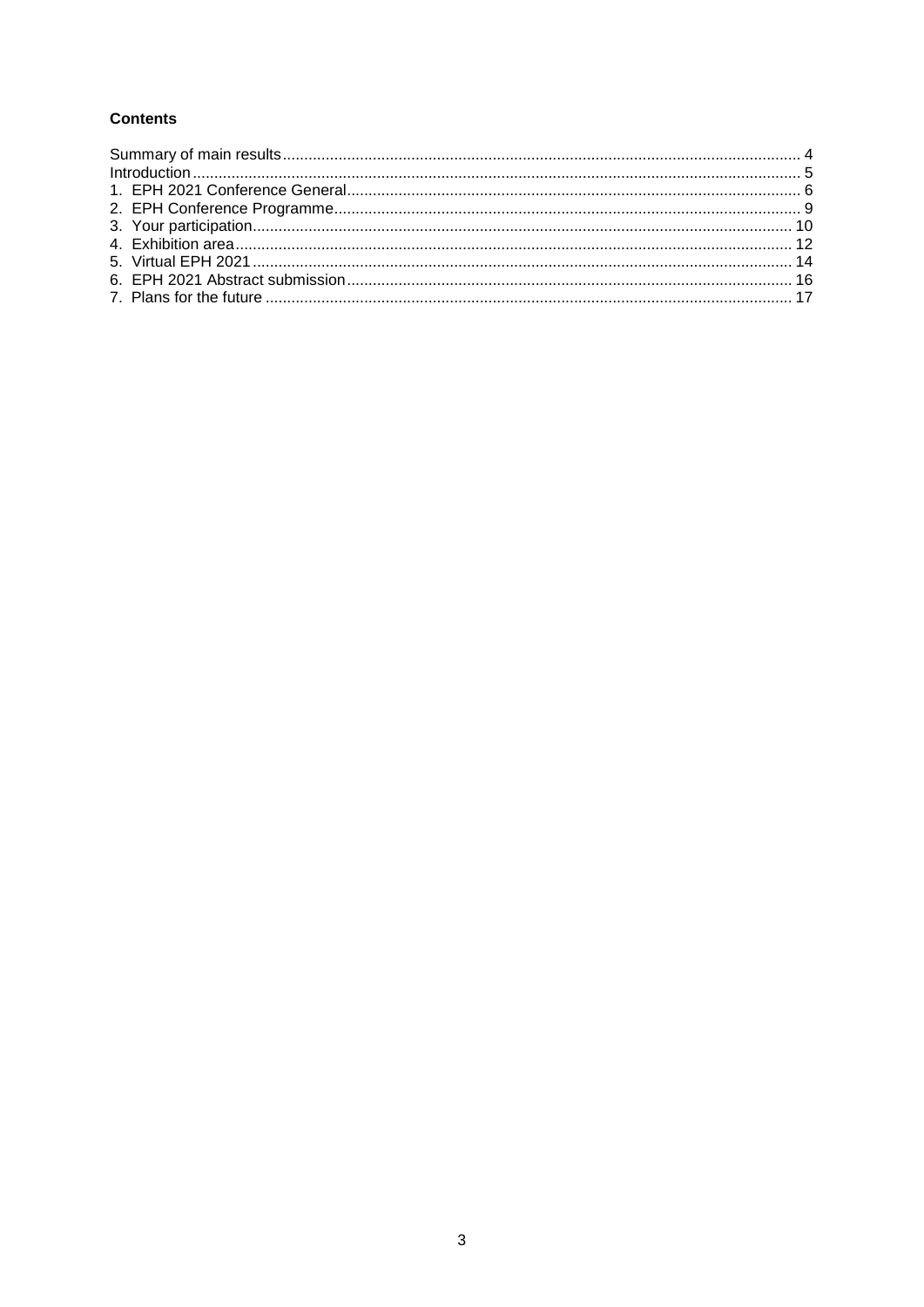## <span id="page-3-0"></span>**Summary of main results**

A total of 2.048 delegates from 83 countries attended the virtual EPH Conference 2021 to discuss and debate the state of global and European health from the perspective of research, methods and practices. A total of 134 delegates (6,6% of all invitees) filled out the evaluation form.

#### **Overall outcome:**

84% of the participants rated the quality of the EPH 2021 Conference as excellent/good

#### **Networking:**

32% of the participants rated the possibilities for meeting colleagues as excellent/good

#### **Participation:**

46% participated in parallel programme sessions 44% in plenary sessions

#### **Exhibition:**

26% of the respondents confirmed they visited the exhibition area

#### **Virtual 2021:**

72% of the respondents rated the Virtual Platform as excellent/good 78% of the participants rated the information received as excellent/good

#### **Abstract submission:**

89% of the respondents rated the information to submit the abstracts as excellent/good 88% of the respondents rated the information to submit the presentation as excellent/good

#### **Plans for the Future:**

48% of participants will prefer an in-person conference 91% of respondents plan to attend EPH Conference in Berlin, Germany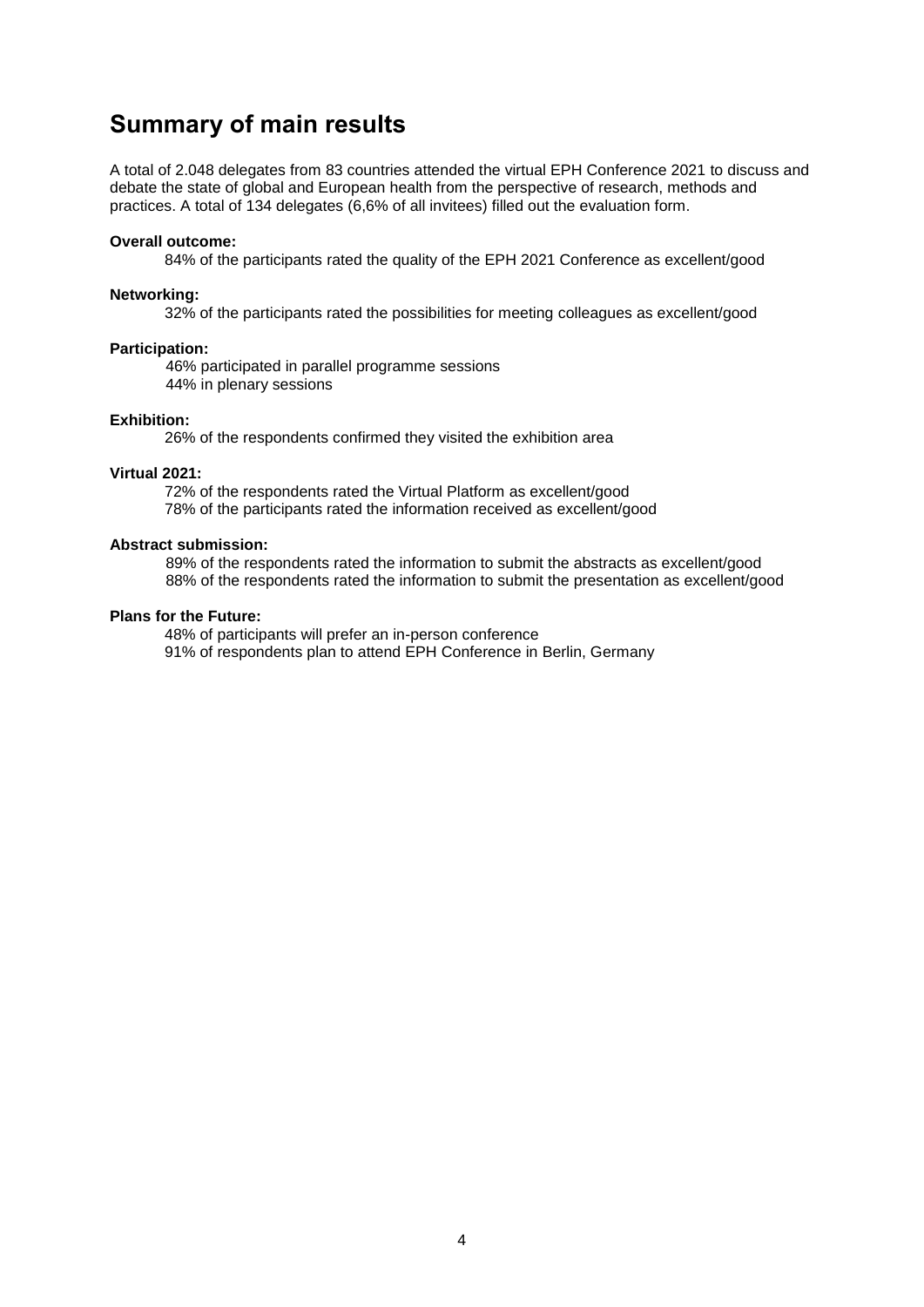# <span id="page-4-0"></span>**Introduction**

The 14th European Public Health Conference was unlike any previous versions, as – due to the COVID-19 pandemic – it had to be a fully virtual conference. The conference was originally scheduled to be held for four days in Dublin, Ireland. Because of the pandemic and the restrictions to travel and meeting events, the programme was adapted to a virtual event of three days, without reducing the number of sessions.

A total of 2,048 delegates from 83 countries joined on-line to discuss and debate the state of global and European health from the perspective of research, methods and practices. The conference included 7 plenary sessions, 11 pre-conferences, 125 workshops, 53 oral sessions and 23 poster sessions.

#### The theme of the EPH 2021 Virtual Event was *Public health futures in a changing world*.

Public health has changed a lot in the last thirty years. Whole subdisciplines, for example health informatics and public health genomics, have grown up in that time. Has the core practice of public health changed? If so, we need to lead and shape the changes. We need to identify futures for our discipline and figure out how to get there. If we don't, others will, and that is not necessarily for the benefit of our practice, our practitioners, or the public. We need to articulate more forcibly who we are, why we are, and why we are relevant?

The world of public health changes, but many key pieces remain the same. A key part is to hold to that which we value, and to build on that, and extend out from that, to meet new and pressing needs. A focus on where we are, and where we want to go might be helpful for clarification. The relevant word is 'futures', and not 'future'. We expect an even more diverse public health, with the public health workforce delivering in new and more traditional arenas.

The 14th EPH Conference included the following sub-themes:

- Public health practice, training and workforces for the future.
- Communications and public health.
- Digital health person centred?
- Learning from the pandemic and getting ready for the next one.
- Climate change and public health a dual role.

EPH Conference 2021 was organised in collaboration with a vast number of national and international partners.

Each European Public Health Conference is subject to a multi-layered evaluation. The objectives of this evaluation are:

- to learn from our experiences;
- to improve the organisation of future conferences.

The full evaluation report is an internal document that is distributed to our partners and future organisers. This part of the evaluation, the participants' evaluation, is made publicly accessible on the conference website.

The results presented here are based on the evaluation by the conference participants. 2,048 participants received two emails shortly after the conference inviting them to evaluate the conference through a web-based questionnaire. A total of 134 delegates (6,6% of all invitees) filled out the evaluation form.

The questionnaire was divided in nine parts:

- 1. EPH 2021 in General
- 2. Programme
- 3. Your attendance
- 4. Exhibition area
- 5. Virtual EPH 2021
- 6. Abstract Submission
- 7. Plans for the Future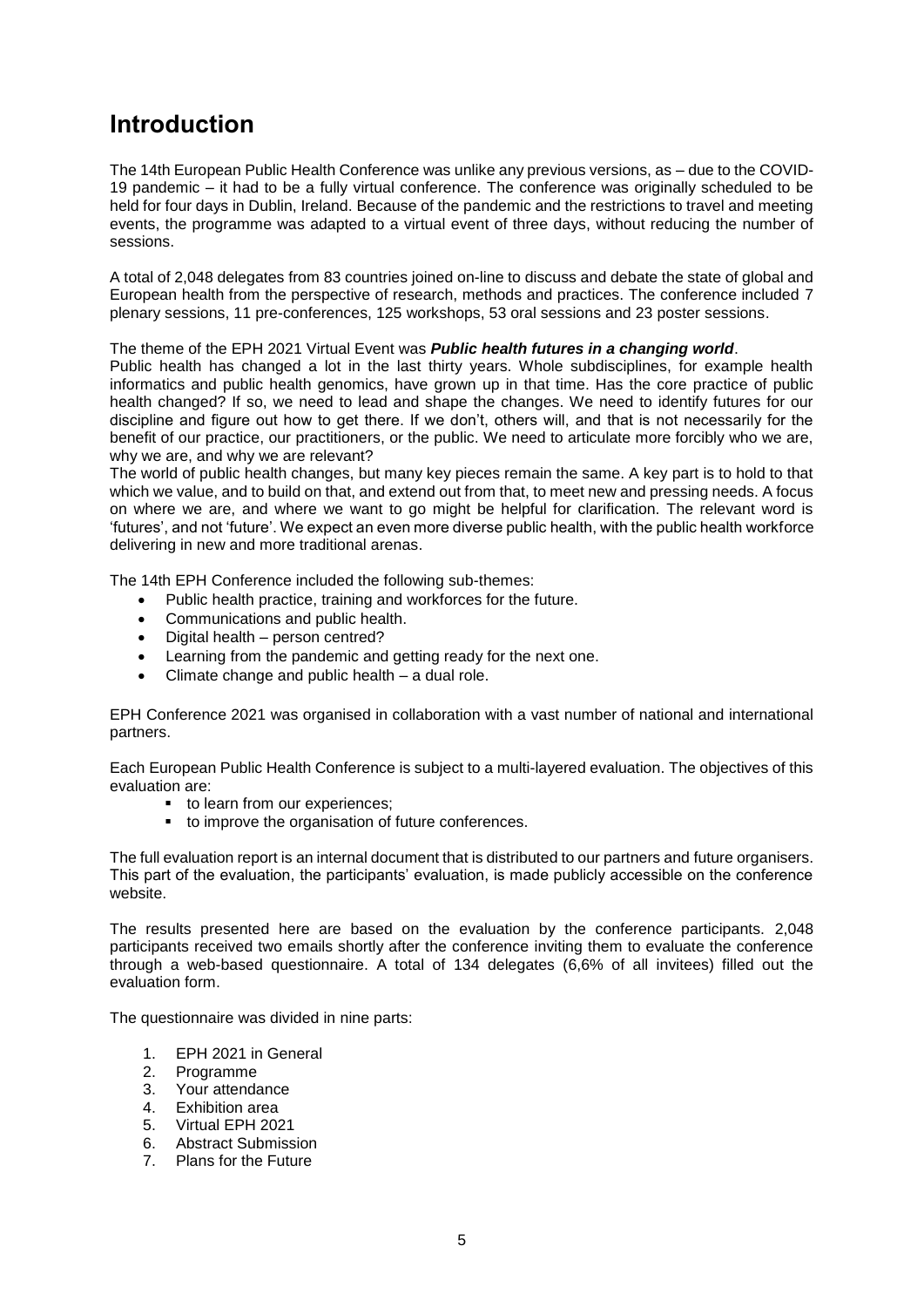# <span id="page-5-0"></span>**1. EPH 2021 Conference General**

*84% of the participants rated the quality of the EPH 2021 conference as excellent/good*

EPH Conferences are known for the excellent organisation, the high number of participants and a broad programme covering relevant public health topics. EPH 2021 was no exception to this with 2,048 delegates, scoring high overall satisfaction by delegates and with a varied programme of plenary sessions, workshops, oral and electronic poster presentations.

#### *1.1. What is your background/work field?*



65,4% the respondents had a background in research/academia. Otherwise, the professional background of the participants showed a balanced mix of policy, practice and training.

#### *1.2. How would you rate the relevance of the conference for your work?*

The theme of the 14<sup>th</sup> EPH conference was *Public health futures in a changing world*. 98% of the respondents rated the relevance of the conference as relevant (and very relevant) for their work.

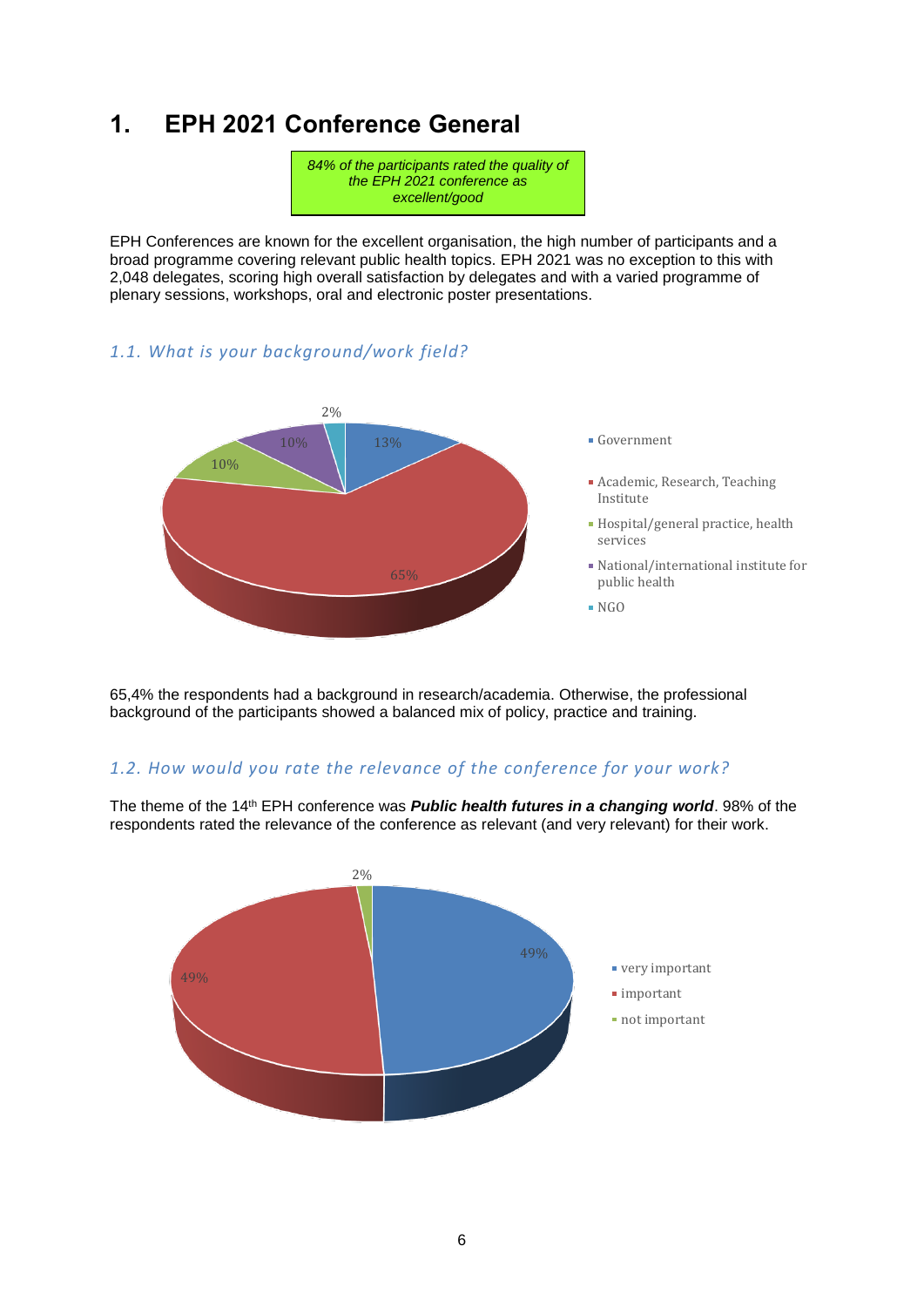### *1.3. How would you rate the quality of the conference as a whole?*



84% of the participants rated the quality of the EPH 2021 Conference as excellent/good.

#### *1.4. What lessons from the EPH 2021 conference do you take home?*

The following lessons were specifically mentioned:

- Health inequalities are still relevant.
- **•** Problems delivering quality education are across board.
- **■** Increase in COVID-19 related research.
- Climate change and its impacts on health.
- Researching health workforce is relevant and important.

#### *1.5. Normally, an in-person conference offers ample time for networking. How would you rate the possibilities for meeting colleagues at EPH2021?*

Only 32% of the participants rated the possibilities for meeting colleagues as excellent/good. 33% rated this as poor.

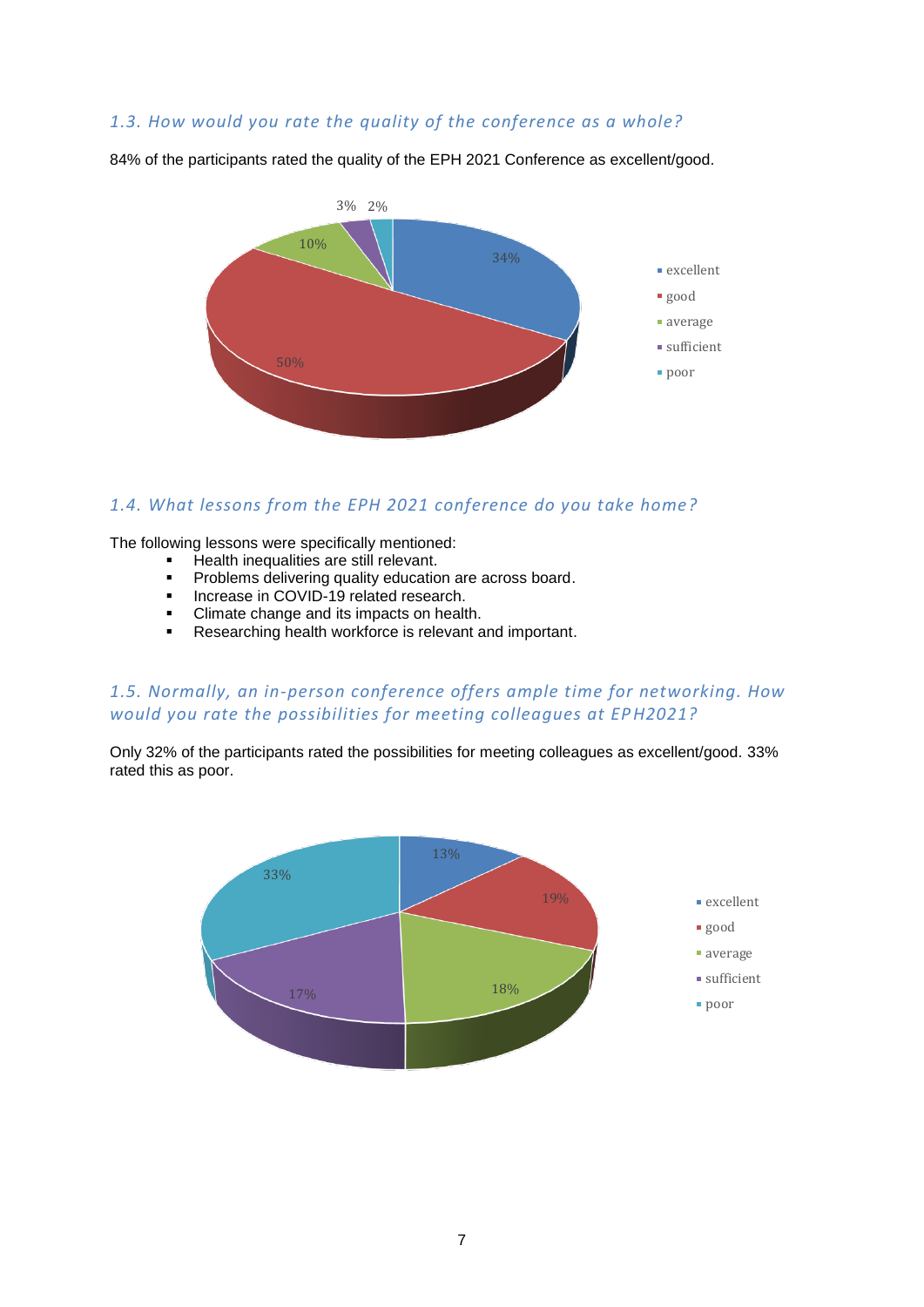#### *1.6. How do you rate the commercial bias in the programme of EPH2021?*

33% of the participants rated the commercial bias in the conference programme as good, i.e. well balanced.



#### *1.7. General comments*

Most comments received appreciated the scientific content and organisation. Participants had in general a very good opinion about the virtual event which allowed them to participate from any place in the world. However, the in-person conference is the preferred format as the networking opportunities of virtual events are an issue. Some technical issues were mentioned.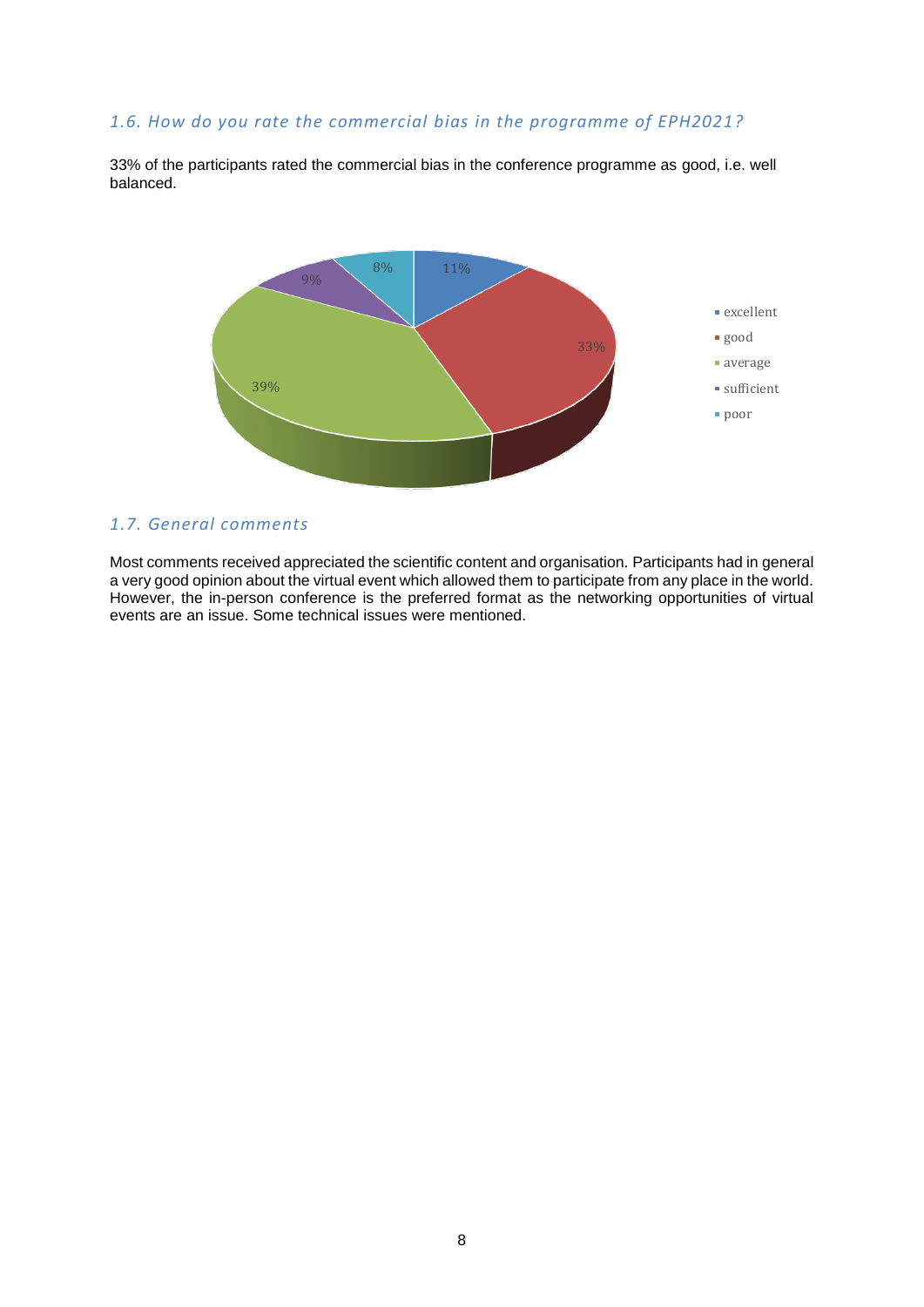# <span id="page-8-0"></span>**2. EPH Conference Programme**

Many different sessions were mentioned as being highly appreciated, which highlights the good quality of the scientific programme. All plenary sessions were mentioned, as well as many workshops, preconferences, poster sessions and others.

#### *2.1. Which plenary session was most interesting to you?*

42% respondents indicated Plenary 2: Communication and public health.

#### *2.2. Which aspects/domains were mostly influenced by this session?*



42% of participants indicated knowledge as being mostly impacted.

#### *2.3. Which parallel session was most interesting to you?*

This question cannot be summarised as there were so many sessions were mentioned.

#### *2.4. Which aspects/domains were mostly influenced by this session?*



64% of participants indicated impact.

#### *2.5. Comments*

Participants appreciated the interaction, discussion and innovative character of parallel sessions. The social programme was also mostly appreciated.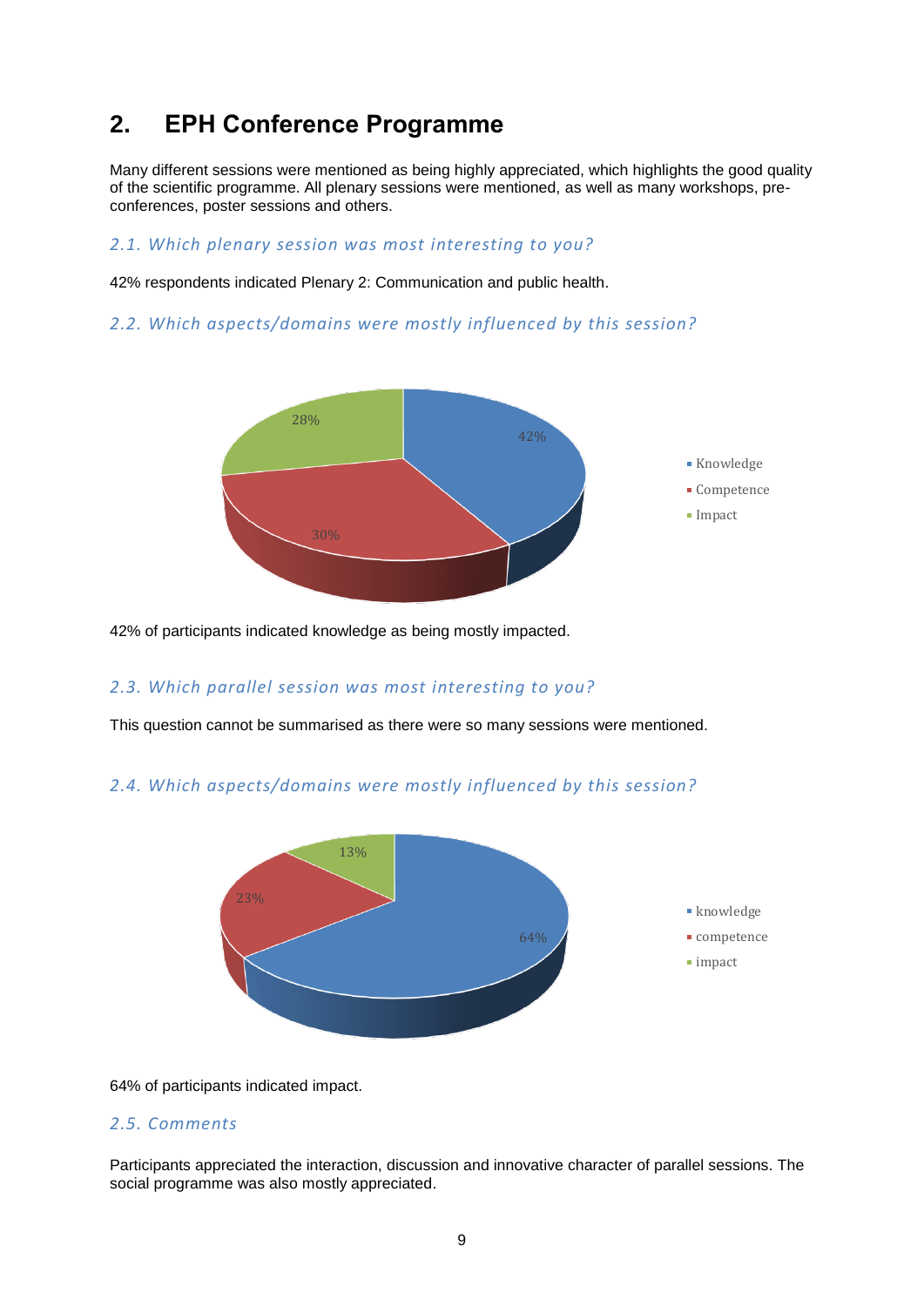# <span id="page-9-0"></span>**3. Your participation**

### *3.1. Which sessions of EPH2021 did you attend predominantly?*



46% respondents participated in parallel programme sessions, while 44% attended the plenary sessions.

### *3.2. Which days of the conference did you attend predominantly?*



47% respondents participated all days of the conference.

### *3.3. What was the average daily time you were attending EPH2021?*

40% respondents indicated attending full day.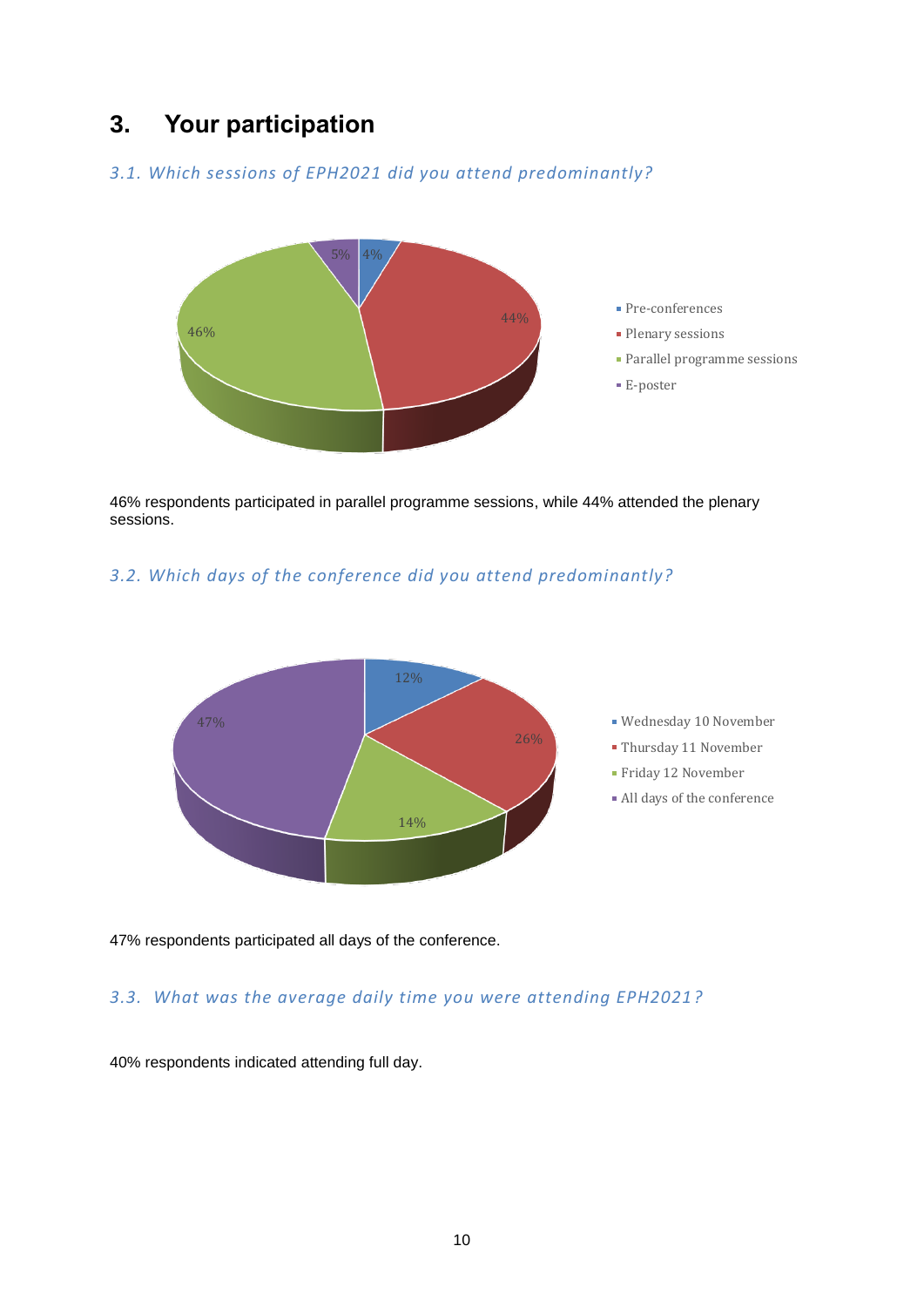

*3.4. How many sessions did you attend in total?*



31% respondents indicated attending 10-15 sessions.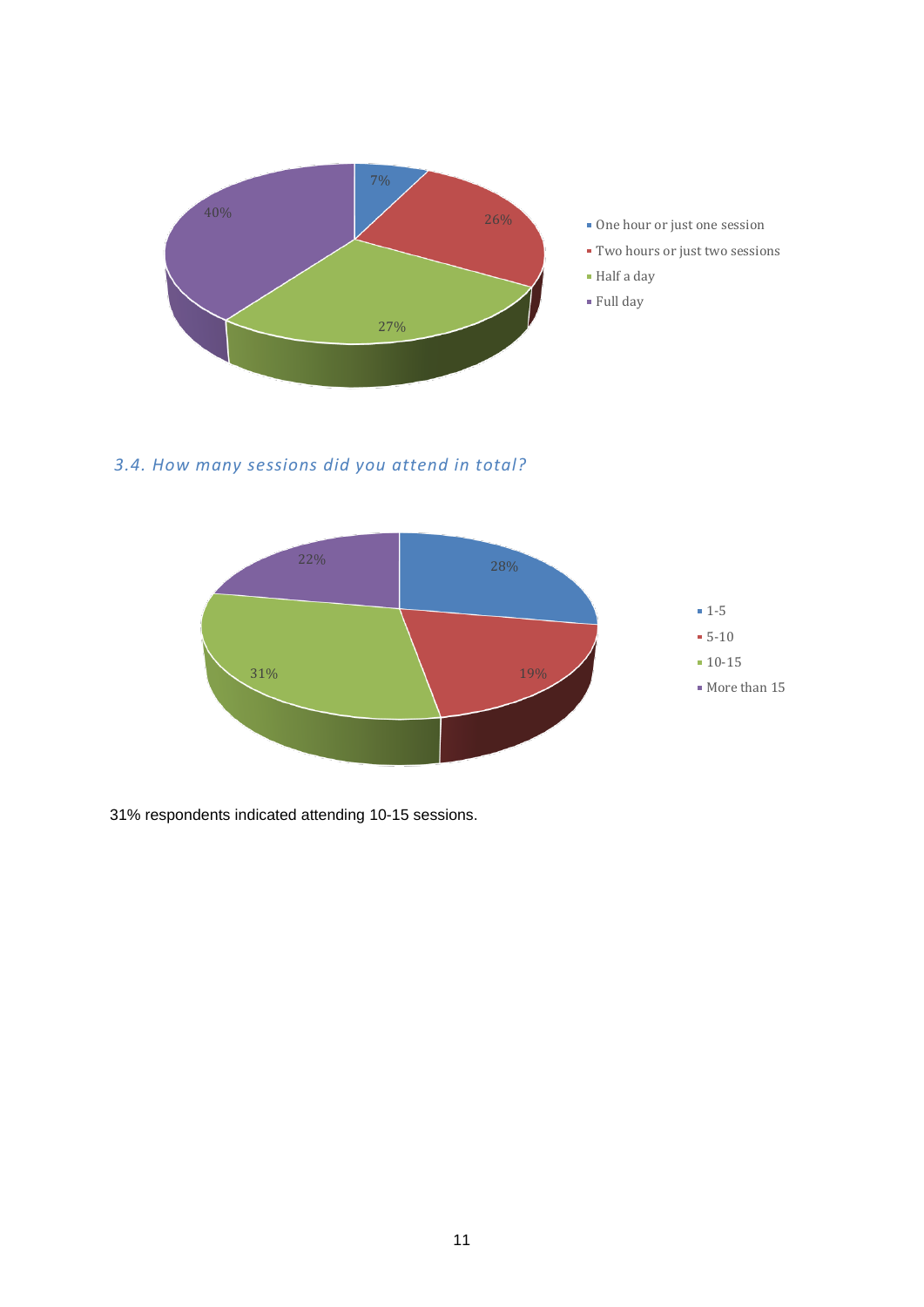# <span id="page-11-0"></span>**4. Exhibition area**



#### *4.1 Did you visit the exhibition area?*

Only 26% of the respondents confirmed they visited the exhibition area.



#### *4.2. How relevant was the exhibition for your work?*

The exhibition stands were seen as very relevant/relevant by 48% respondents.







27% were not able to contact the sponsors at the exhibition area.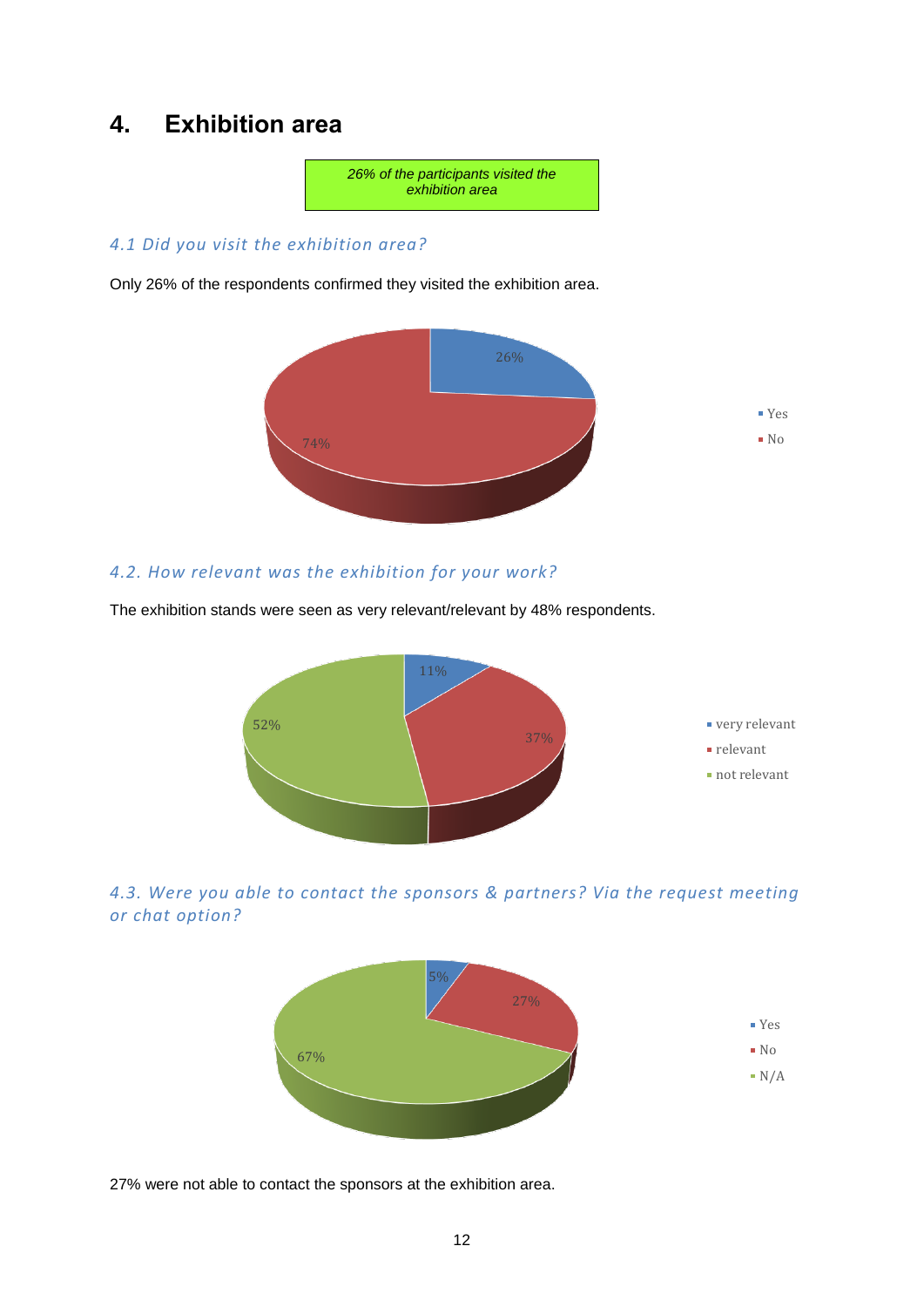### *4.4. Comments*

Some comments indicated that contacting exhibitors during the conference days was not necessary.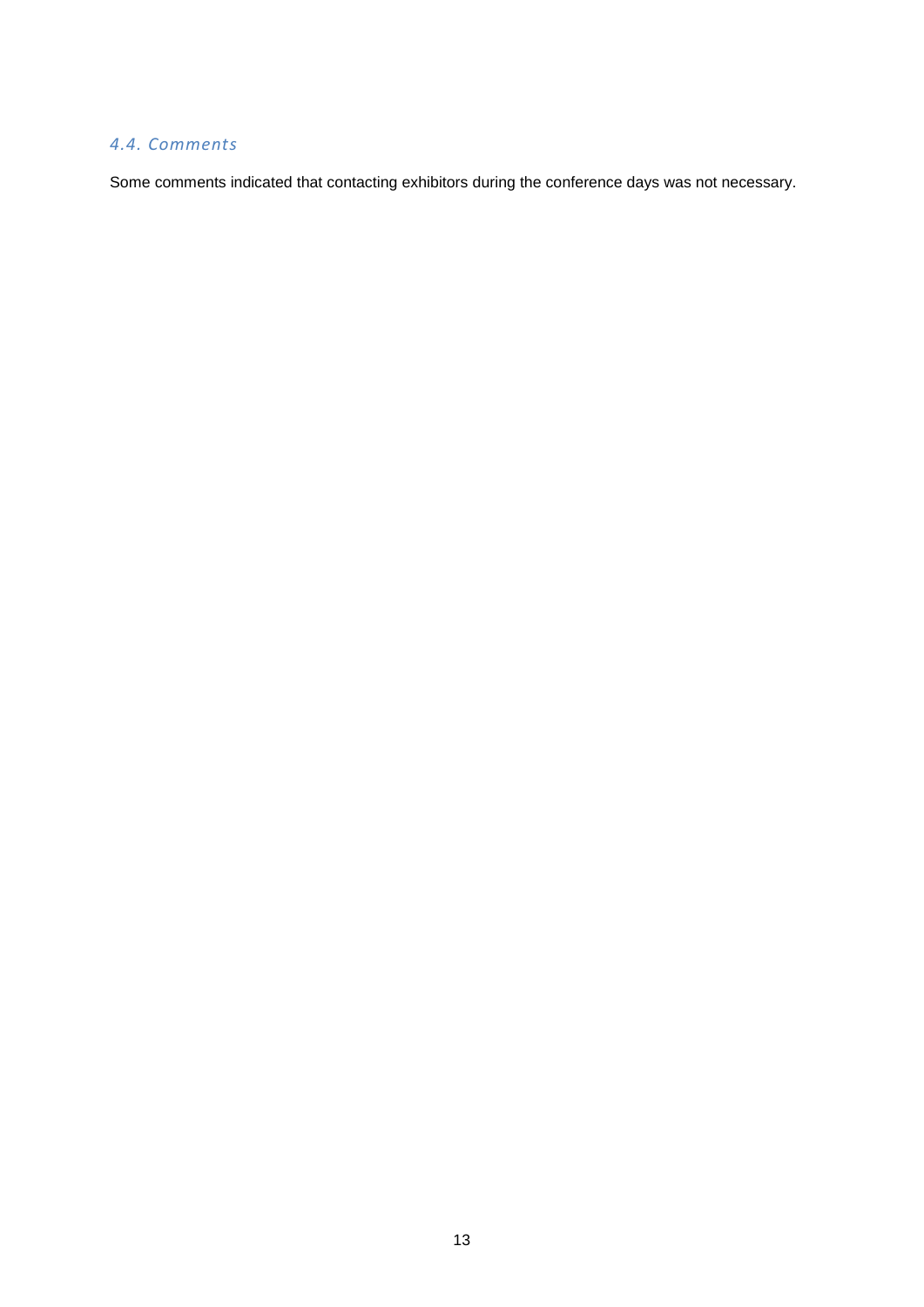# <span id="page-13-0"></span>**5. Virtual EPH 2021**



### *5.1. As delegate, how would you rate the user-friendliness of the Virtual Platform?*

72% of the respondents rated the Virtual Platform as excellent/good.



### *5.2. How would you rate the information you received to access the Virtual Platform?*

78% of the participants rated the information received as excellent/good.



### *5.3. As moderator or presenter, how would you rate the user-friendliness of the Speaker Dashboard?*

61% of the respondents rated the user-friendliness of the Speaker Dashboard as excellent/good.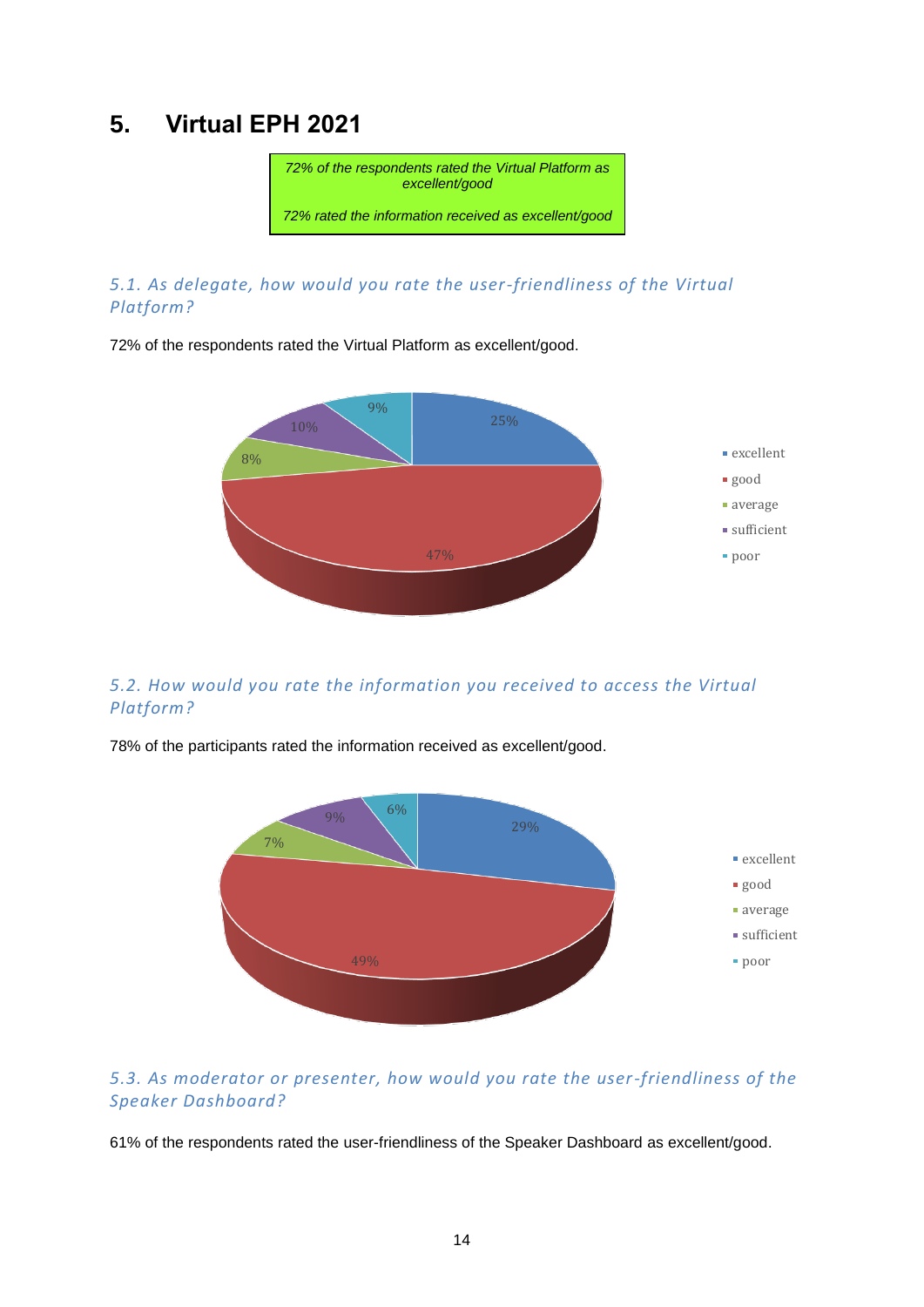

*5.4. How would you rate the information you received to access the Speaker Dashboard?*



36% of respondents rated the information received to access the Speaker Dashboard as just fine.

#### *5.5. Comments*

Participants appreciated the technical support. The Virtual Platform was well arranged, but still too complicated. The lack of technical competence among many session chairs and presenters was distracting, disappointing and a bit alarming. But the platform seemed easy-to-use.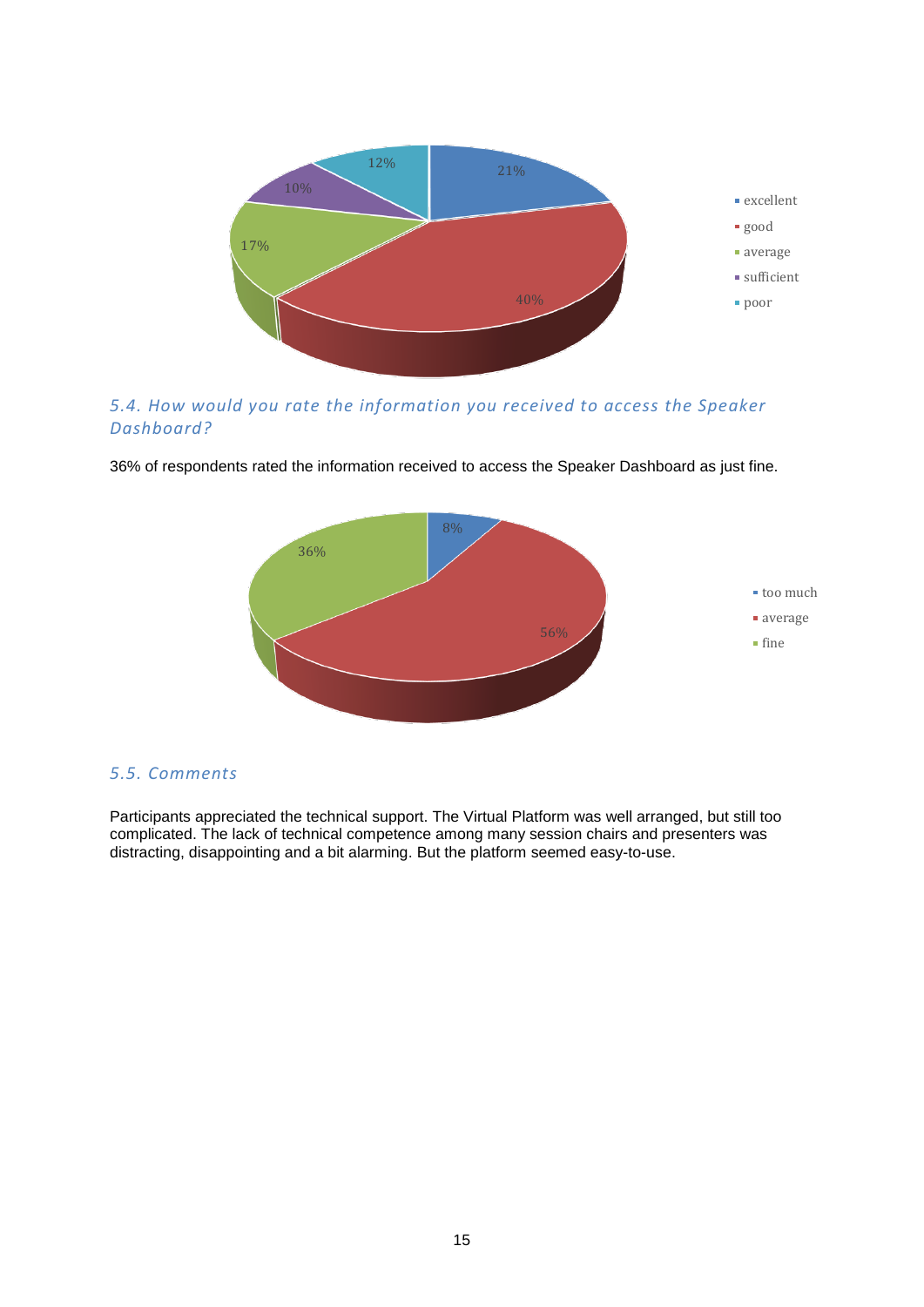# <span id="page-15-0"></span>**6. EPH 2021 Abstract submission**

#### *6.1. How would you rate the information you received to submit your abstract ?*

89% of the respondents rated the information received to submit the abstracts as excellent/good.



### *6.2. How would you rate the information you received to submit your presentation?*



88% of the respondents rated the information received to submit the presentation as excellent/good.

## *6.3. How did you find us when submitting an abstract or registering ?*



Most of the participants (41%) find the EPH Conference from previous attendance.